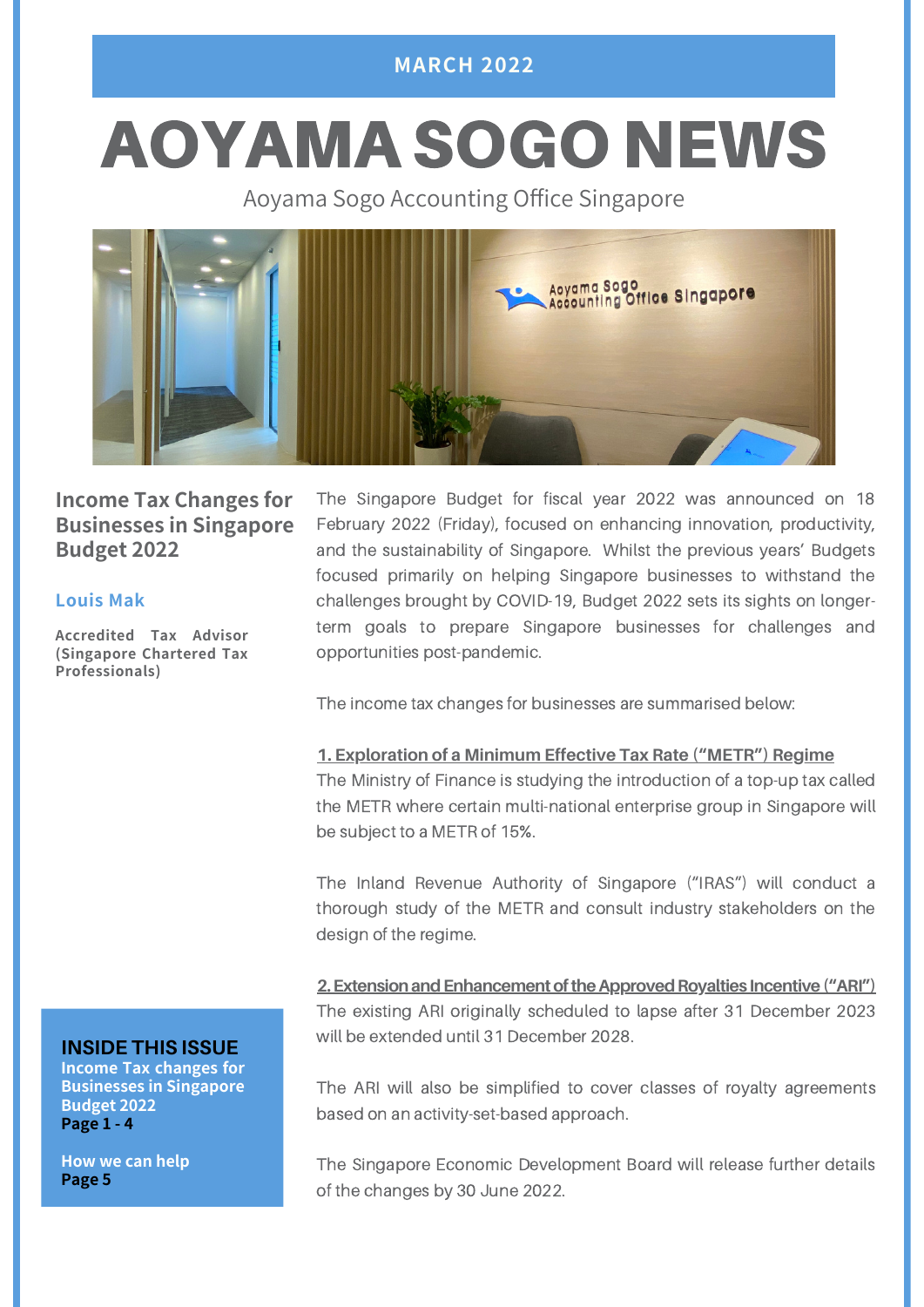#### **3. Extension of the Approved Foreign Loan ("AFL") Scheme**

The existing AFL Scheme originally scheduled to lapse after 31 December 2023 will be extended until 31 December 2028.

#### **4. Extension of the Tax Framework for Facilitating Corporate Amalgamations under Section 34C of the Singapore Income Tax Act ("SITA") to Licensed Insurer**

Subject to conditions, the existing tax framework for facilitating corporate amalgamations will be extended to cover amalgamation of Singapore companies involving a scheme of transfer under Section 117 of the Insurance Act 1966 ("IA"), where the court order for the confirmation of the scheme referred to under section 118 of the IA is made on or after 1 November 2021.

The tax treatments under the tax framework will apply with the appropriate modifications.

IRAS will provide further details of the changes by 31 October 2022.

#### **5. Facilitation of the Disclosure of Company-Related Information for Official Duties**

To facilitate the disclosure of information by IRAS to support data-driven policymaking, operations, and integrated service delivery, the following changes will be made:

a. Where taxpayers have provided consent for their information to be shared, IRAS can disclose such information to a public officer (or any other authorised person outside the public sector who is engaged by the Government or a statutory board) for the performance of his official duties.

b. IRAS can disclose a prescribed list of identifiable information on companies to public sector agencies for the performance of official duties. This sharing of identifiable company-related information within the public sector will be conducted without the need for taxpayer's consent. Any such information shared will be made less granular by IRAS to preserve the taxpayer's confidentiality, while remaining useful to public sector agencies. Additionally, such information will not be disclosed to any person outside the public sector even if the person is engaged by the Government or a statutory board.

#### **6. Lapse of the Integrated Investment Allowance ("IIA") Scheme**

The existing IIA Scheme will be allowed to lapse after 31 December 2022.

## **7. Enhancement of the Tax Incentive Scheme for Funds Managed by Singapore-based Fund Manager**

Effective 19 February 2022, the conditions imposed on the investments in physical Investment Precious Metals ("IPMs") will be refined where:

a. the condition that the investments in physical IPMs need to be incidental to the trading of derivative IPMs will be removed; and

b. the cap will be revised to 5% of the total investment portfolio for the taxpayer's incentive award under Sections 13D/13O/13U of the SITA.

The Monetary Authority of Singapore ("MAS") will provide further details of the changes by 31 May 2022.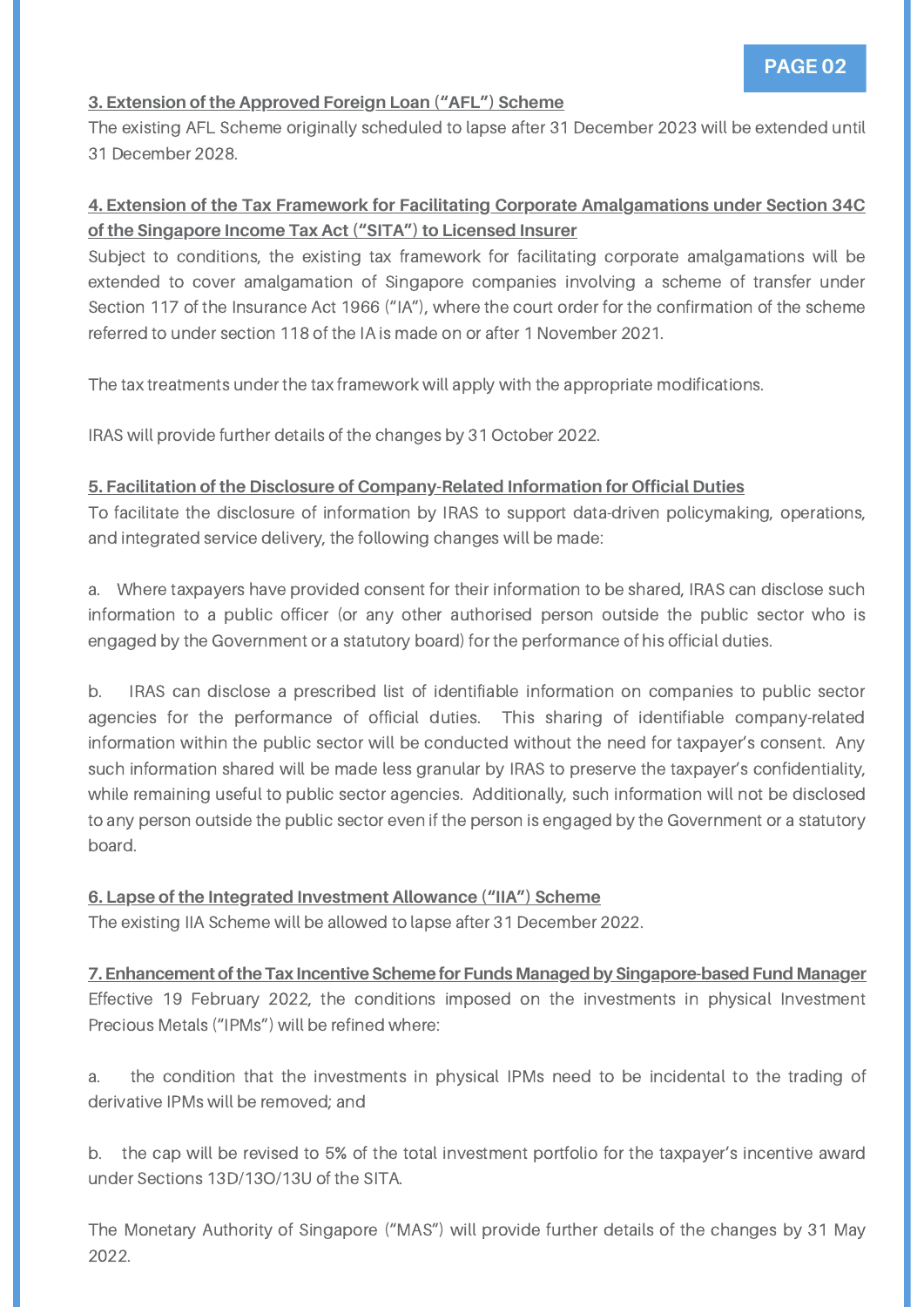#### **8. Extension and Rationalisation oftheWithholding Tax ("WHT") Exemption forthe Financial Sector**

WHT exemption for the following payments originally scheduled to lapse after 31 December 2022 will be extended until 31 December 2026:

a. Payments made under cross currency swap transactions by Singapore swap counterparties to issuers of Singapore dollar debt securities;

b. Interest payments on margin deposits made under all derivatives contracts by approved exchanges, approved clearinghouses, members of approved exchanges, and members of approved clearinghouses;

c. Specified payments made under securities lending or repurchase agreements by specified institutions; and

d. Payments made under interest rate or currency swap transactions by MAS.

However, WHT exemption for payments made under interest rate or currency swap transactions by financial institutions will be allowed to lapse after 31 December 2022. Such payments can be covered under the existing WHT exemption for payments on over-the-counter financial derivatives.

MAS will provide any consequential details by 31 May 2022.

**9. Extension and Rationalisation of the Tax Incentives for Project and Infrastructure Finance** The following tax incentive schemes originally scheduled to lapse after 31 December 2022 will be extended until 31 December 2025:

a. Exemption of qualifying income from qualifying project debt securities; and

b. Exemption of qualifying foreign-sourced income from qualifying offshore infrastructure projects/assets received by approved entities listed on the Singapore Exchange ("SGX").

However, the tax incentive scheme that offers concessionary tax rate of 10% on qualifying income derived by an approved Infrastructure Trustee-Manager/Fund Management Company from managing qualifying SGX-listed Business Trusts/Infrastructure funds concerning qualifying infrastructure projects/assets will be allowed to lapse after 31 December 2022.

MAS will provide any consequential details by 31 May 2022.

## **10. Change in Basis of preparing Tax Computations for Insurers from Financial Statements ("FS") to MAS Statutory Returns**

Following the adoption of the new Financial Reporting Standard ("FRS") 117 for the preparation of FS, the MAS Statutory Returns instead of FS will be used as the basis for insurers to prepare their tax computations. Related consequential adjustments to existing tax treatments will also be introduced.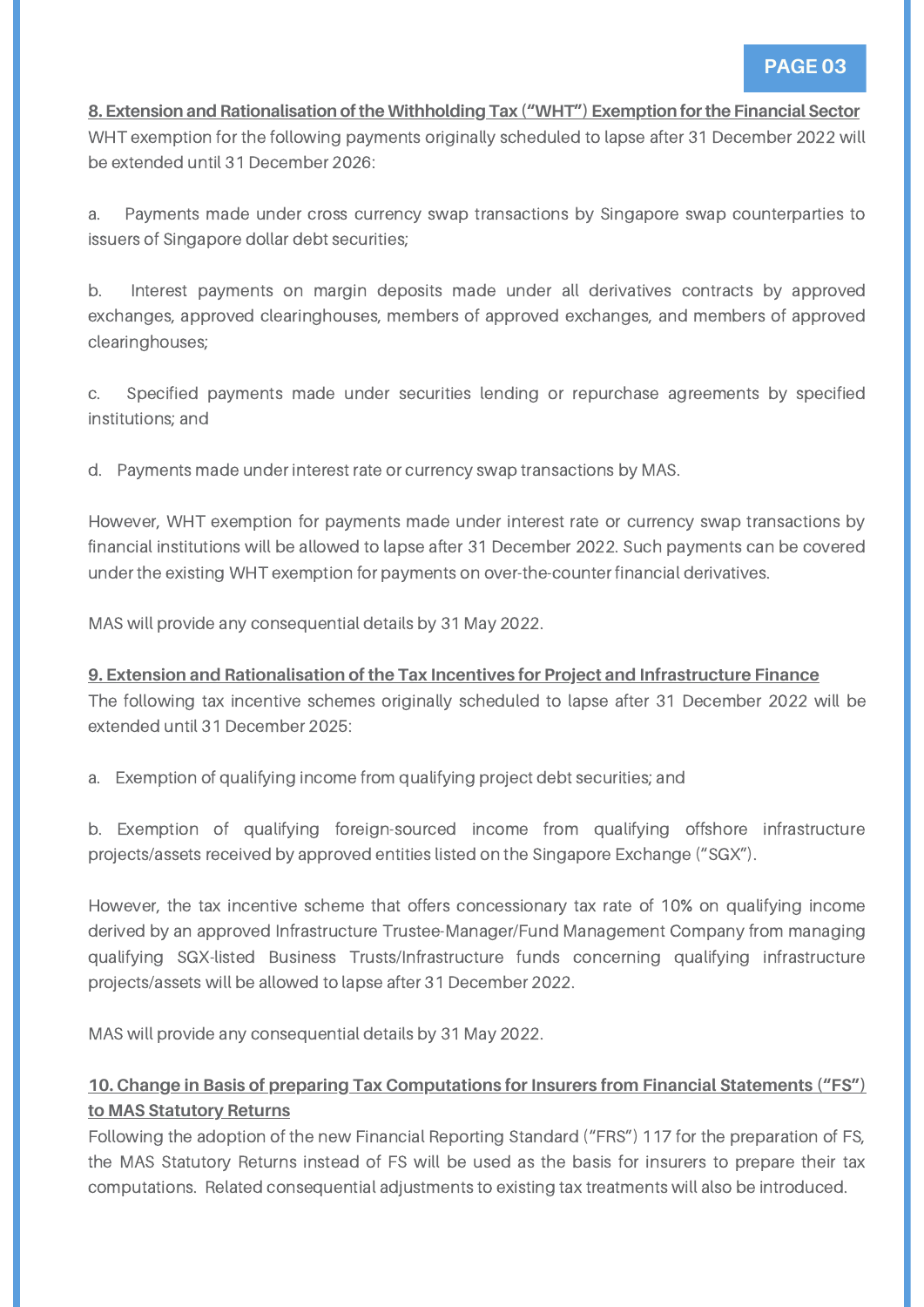This change is because of the following:

a. Insurers will not be able to prepare their tax computations using the FS prepared under FRS 117 as the FS will not provide sufficient information necessary to apply the existing tax rules such as those under Section 26 of SITA; and

b. Using MAS Statutory Returns as the basis for preparing the tax computations will allow the existing tax rules and tax incentives (if applicable) to continue to apply without adding substantial tax compliance burden on insurers.

This change will take effect from the year of assessment ("YA") 2024 (or YA 2025 for insurers whose financial year-end is not 31 December).

IRAS will provide further details of the changes by 30 September 2022.

#### **11. Extension of the Broad-Based WHT Exemption for Container Lease Payments made to Non-Tax-Resident Lessors under Operating Lease Agreements**

The existing WHT exemption originally scheduled to lapse after 31 December 2022 will be extended until 31 December 2027.

#### **12. Extension of the Broad-Based WHT Exemption for Ship and Container Lease Payments under Finance Lease Agreements for Maritime Sector Incentive ("MSI") Recipients**

The existing WHT exemption originally scheduled to lapse after 31 December 2023 will be extended until 31 December 2028.

#### **13. Extension oftheAircraft Leasing Scheme ("ALS")**

The existing ALS originally scheduled to lapse after 31 December 2022 will be extended until 31 December 2027.